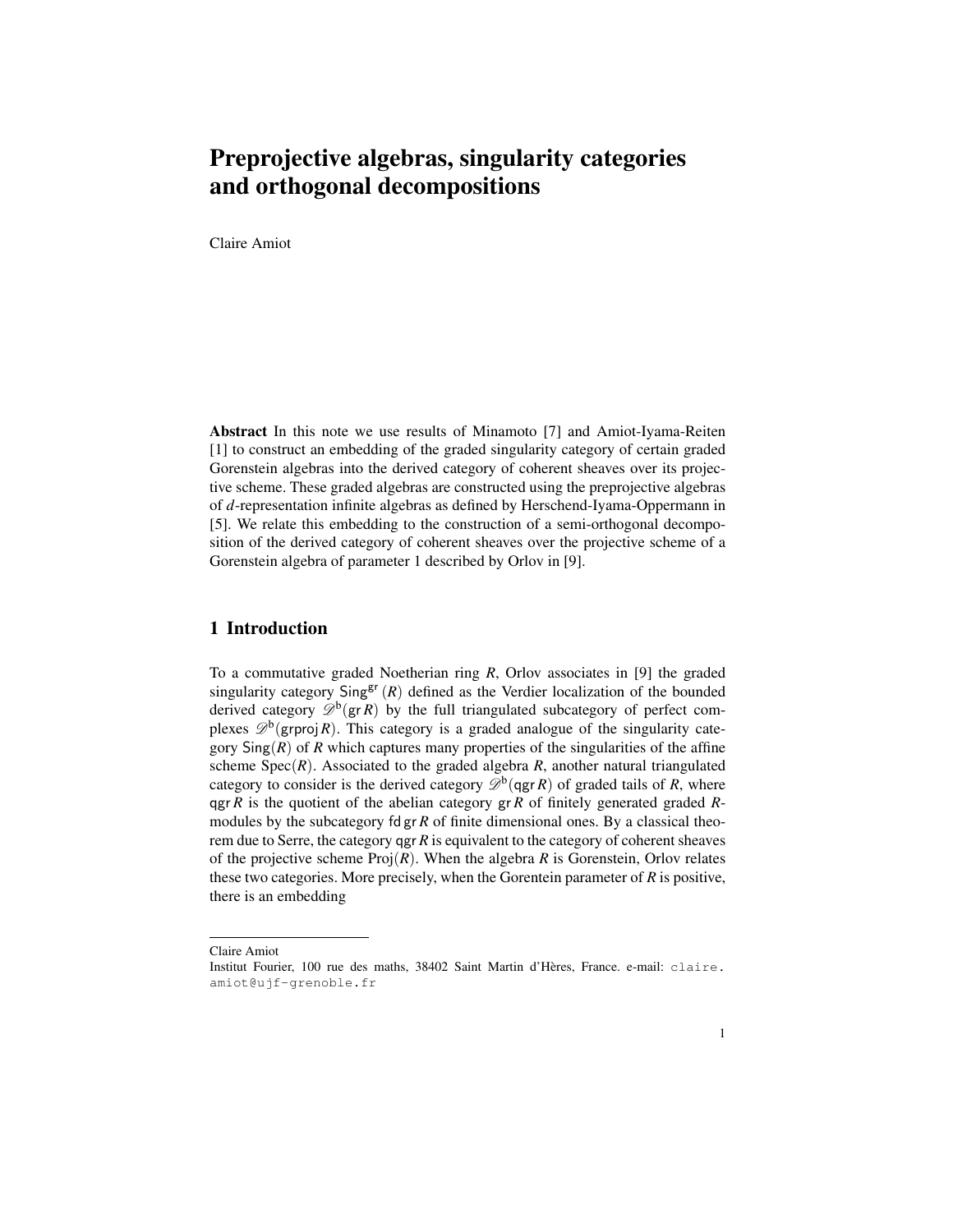$$
\mathsf{Sing}^{\mathsf{gr}}(R) \longrightarrow \mathscr{D}^{\mathsf{b}}(\mathsf{qgr} R) . \tag{1}
$$

This applies in particular when  $R$  is the ring of homogenous coordinates of an hypersurface in  $\mathbb{P}^{\bar{N}}$  which is a Fano variety.

More recently, in the context of non-commutative algebraic geometry, Minamoto and Mori introduced the notion of quasi-Fano algebras. For such an algebra  $\Lambda$ , Minamoto constructs in [7] a triangle equivalence between the derived category of the module category  $\text{Mod}\Lambda$  and the derived category of graded tails QGr $\Pi$  where  $\Pi$  is the tensor algebra over  $\Lambda$  of a certain  $\Lambda$ -bimodule. This applies in particular to *d*-representation infinite algebras introduced in [5] and gives a triangle equivalence linking any *d*-representation infinite algebra  $\Lambda$  with its associated  $(d+1)$ preprojective algebra  $\Pi$ . In particular, when  $\Pi$  is Noetherian we obtain an equivalence

$$
\mathscr{D}^b(\operatorname{mod} \Lambda) \xrightarrow{\sim} \mathscr{D}^b(\operatorname{qgr} \Pi) . \tag{2}
$$

On the other hand, in the paper [1], for a *d*-representation infinite algebra Λ with Noetherian preprojective algebra  $\Pi$ , we construct a triangle equivalence

$$
\mathscr{D}^b(\text{mod}\,\Lambda/\Lambda e\Lambda) \xrightarrow{\sim} \text{Sing}^{\text{gr}}\,(e\Pi e) ,
$$
 (3)

where *e* is an idempotent of  $\Lambda$  satisfying some finiteness conditions. These conditions ensure in particular that the categories qgr Π and qgr *e*Π*e* are equivalent and that the restriction functor

$$
\mathscr{D}^{\rm b}(\operatorname{mod} A/AeA) \longrightarrow \mathscr{D}^{\rm b}(\operatorname{mod} A)
$$

is fully faithful. Therefore combining the equivalences (2) and (3) we obtain an embedding

$$
\mathsf{Sing}^{\mathsf{gr}}(e \Pi e) \longrightarrow \mathscr{D}^{\mathsf{b}}(\mathsf{qgr}\, e \Pi e) . \tag{4}
$$

The aim of this note is to show that this embedding is a particular case of Orlov's functor (1). This description in term of restriction functors gives a better insight of different properties of the functor (1), and permits, for instance, to understand the action of the degree shift functor of  $\textsf{Sing}^{\textsf{gr}}(R)$  inside  $\mathscr{D}^{\textsf{b}}(\textsf{qgr} R)$ .

The plan of the paper is the following. We start in Section 2 by recalling the definition of higher representation infinite algebras and their preprojective algebras and we state Minamoto's equivalence in this particular case. In Section 3, we recall results of [1] and deduce an embedding of type (4). The main result of this note is given in Section 4 where we prove that this embedding is the same as the one contructed by Orlov. This permits to recover some results of [6]. Some examples are treated in Section 5.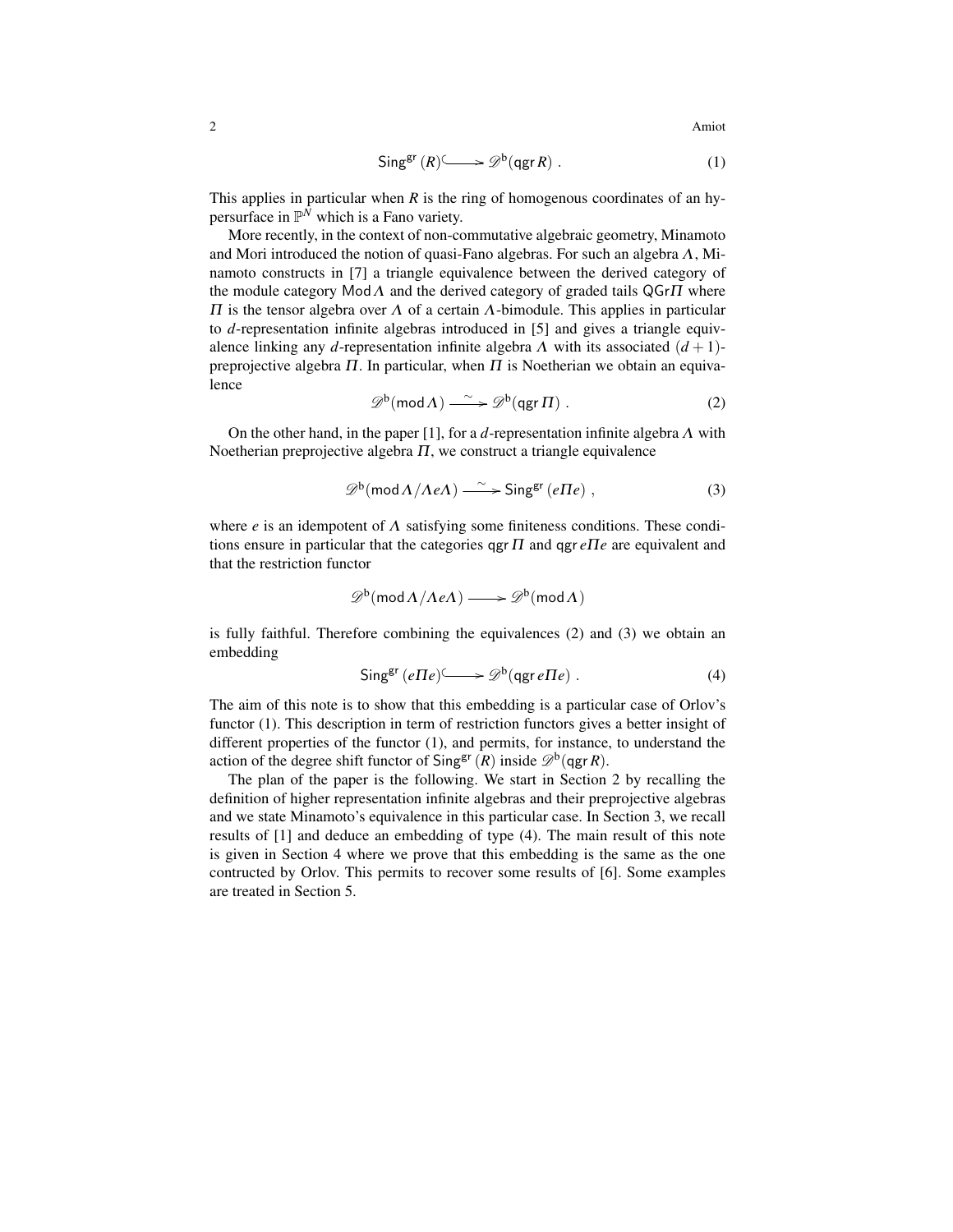#### *Acknowledgment*

This work is partially supported by the ANR project ANR-09-BLAN-0039-02.

I am grateful to Osamu Iyama for suggesting me the connection between the papers [9, 7, 1]. I would also like to thank Helmut Lenzing and Idun Reiten for interesting conversations on the subject, and Lidia Angeleri-Hügel for her explanations on recollements and for pointing me the reference [2].

#### *Notation*

Throughout this paper *k* is an algebraically closed field and all algebras are *k*algebras. We denote by *D* the *k*-dual, that is  $D(-) = \text{Hom}_k(-,k)$ .

Let *A* be a *k*-algebra. All modules in this paper are right modules. We denote by mod*A* the category of finitely presented modules, by proj*A* the category of finitely generated projective *A*-modules and by fd*A* the category of finite dimensional *A*modules. The envelopping algebra  $A^{op} \otimes A$  is denoted  $A^e$ .

If *A* is a graded *k*-algebra, we denote by gr *A* the category of finitely presented graded *A*-modules, and by gr proj*A* the category of finitely generated projective graded *A*-modules. For a graded module  $M = \bigoplus_{i \in \mathbb{Z}} M_i \in \text{gr } A$ , we denote by  $M(1)$ the graded module whose graded pieces are given by  $(M(1))_i = M_{i+1}$ .

We denote by  $\mathscr{D}(-)$  the derived category and by  $\mathscr{D}^b(-)$  the bounded derived category.

#### 2 *d*-Representation Infinite algebras and preprojective algebras

Definition 2.1. [5] Let *d* be a non-negative integer. A finite dimensional algebra Λ is said to be *d-representation infinite* if the following two conditions hold:

- gl.dim  $\Lambda \leq d$
- $\bullet \quad {\{\mathbb{S}_d^{-i}\Lambda, i \in \mathbb{N}\}} \subset \mathsf{mod}\Lambda,$

where  $\mathbb{S}_d$  is the autoequivalence  $\mathbb{S} \circ [-d] = -\frac{L}{\otimes_A D\Lambda} [-d]$  of  $\mathscr{D}^b(\text{mod }\Lambda)$ .

Definition 2.2. Let Λ be a *d*-representation infinite algebra. Its associated *preprojective algebra* (also called  $(d+1)$ -preprojective algebra) is defined to be the tensor algebra

$$
\Pi = \Pi_{d+1}(\Lambda) := \mathsf{T}_{\Lambda} \mathsf{Ext}^d_{\Lambda}(D\Lambda, \Lambda).
$$

The algebra Π is naturally positively graded. We recall that Π is called *left graded coherent* if the category  $g \in \Pi$  is closed under kernels (see also [5] for equivalent definitions). We denote by qgr  $\Pi$  the quotient category of gr  $\Pi$  by the torsion subcategory fd gr  $\Pi$  of finite-dimensional graded  $\Pi$ -modules, by  $q : \text{gr } \Pi \to \text{agr } \Pi$  the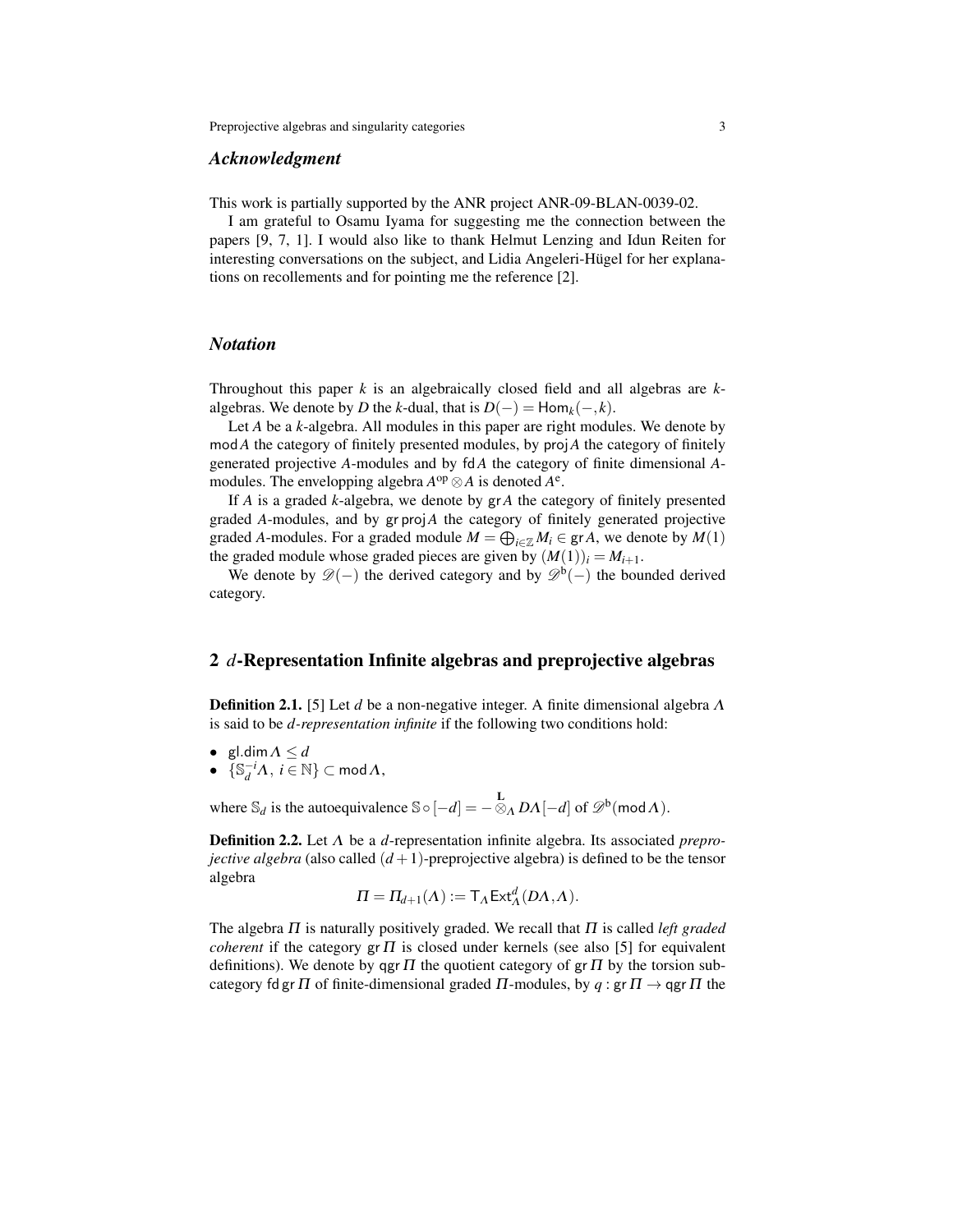natural projection and by  $\mathbf{q} : \mathcal{D}^{\rm b}(\mathsf{g}\mathsf{r}\Pi) \to \mathcal{D}^{\rm b}(\mathsf{g}\mathsf{g}\mathsf{r}\Pi)$  the associated left derived functor. If *M* and *N* are in gr  $\Pi$ , by definition we have

$$
\mathsf{Hom}_{\mathsf{qgr}\, \Pi}(qM, qN) = \lim_{p \to \infty} \mathsf{Hom}_{\mathsf{gr}\, \Pi}(M_{\geq p}, N),
$$

where  $M_{\geq p}$  is the graded module  $\bigoplus_{i\geq p} M_i$ .

Theorem 2.3. *[7, Thm 3.12] Let* Λ *be a d-representation infinite algebra and* Π *its associated preprojective algebra. Assume that* Π *is left graded coherent, then the triangle functor*  $\mathbf{q}(-\otimes_{\Lambda} \Pi)$  :  $\mathscr{D}^b(\textsf{mod}\,\Lambda) \longrightarrow \mathscr{D}^b(\textsf{qgr}\,\Pi)$  *is a triangle equivalence. Moreover there is a commutative diagram*

$$
\mathscr{D}^{b}(\text{mod}\,\Lambda) \xrightarrow{q(-\otimes_{\Lambda} \Pi)} \mathscr{D}^{b}(qgr\,\Pi) .
$$
\n
$$
\begin{array}{c}\n\mathbb{S}_{d}^{-1} \\
\downarrow \\
\mathscr{D}^{b}(\text{mod}\,\Lambda) \xrightarrow{q(-\otimes_{\Lambda} \Pi)} \mathscr{D}^{b}(qgr\,\Pi)\n\end{array} (5)
$$

*Remark 2.4.* The preprojective algebras of *d*-representation infinite algebras satisfy very nice properties. In particular they are bimodule  $(d+1)$ -Calabi-Yau of Gorenstein parameter 1, that is they have global dimension  $(d+1)$  and there is an isomorphism

$$
\scriptstyle{\rm{\bf R}Hom_{\Pi^e}(\Pi,\Pi^e)[d+1]\,\simeq\,\Pi(1)\quad in \mathscr{D}(\mathsf{gr}\,\Pi^e).}
$$

In fact, the preprojective construction gives a bijection between *d*-representation infinite algebras and bimodule  $(d+1)$ -Calabi-Yau algebras of Gorenstein parameter 1 (cf [1, Thm 3.5] and [5, Thm 4.35]).

## 3 The singularity category of a Gorenstein algebra

**Definition 3.1.** [9] Let  $R = \bigoplus_{p>0} R_p$  be a positively graded algebra. The singularity category is defined to be the Verdier localization

$$
\mathsf{Sing}^{\mathsf{gr}}(R) := \mathscr{D}^{\mathsf{b}}(\mathsf{gr}\,R)/\mathscr{D}^{\mathsf{b}}(\mathsf{gr}\,\mathsf{proj}\,R).
$$

We denote by  $\pi : \mathcal{D}^b(\text{gr } R) \to \text{Sing}^{\text{gr}}(R)$  the localization functor.

When *R* is Gorenstein, that is when the injective dimension of *R* is finite as right and left *R*-module, then the singularity category can be interpreted as the stable category of graded maximal Cohen-Macaulay *R*-modules [4].

Theorem 3.2. *[1] Let* Λ *be a d-representation infinite algebra such that its preprojective algebra* Π *is Noetherian. Assume there exists an idempotent e in* Λ *such that*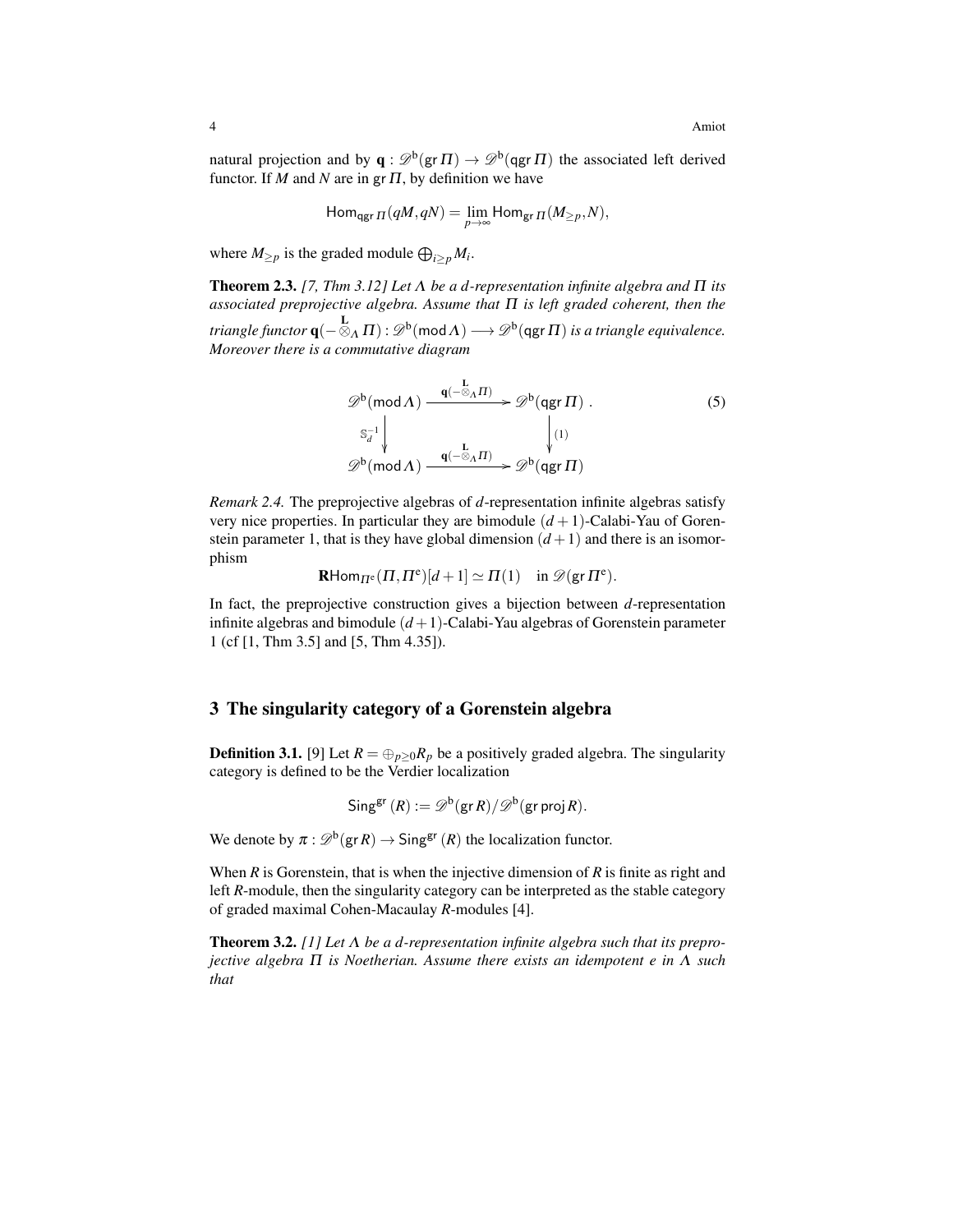Preprojective algebras and singularity categories 5

(a)dim<sub>k</sub> 
$$
\underline{\Pi}
$$
 <  $\sim$  where  $\underline{\Pi}$  :=  $\Pi/\Pi e \Pi$ ;  
(b)  $e\Lambda(1-e) = 0$ .

*Then the functor given by the composition*

$$
\mathscr{D}^b(\mathsf{mod}\,\underline{\Lambda})\xrightarrow{\mathrm{Res.}} \mathscr{D}^b(\mathsf{mod}\,\Lambda)\xrightarrow{\phantom{a}\phantom{a}\phantom{a}\phantom{a}\phantom{a}} \mathscr{D}^b(\mathsf{gr}\,e\Pi e)\xrightarrow{\phantom{a}\phantom{a}\phantom{a}\phantom{a}} \mathsf{Sing}^{\mathrm{gr}}\,(e\Pi e)
$$

*is a triangle equivalence, where*  $\underline{\Lambda} := \Lambda / \Lambda$ e $\Lambda$  *and the functor*  $\text{Res} : \mathscr{D}^{\text{b}}(\text{mod} \underline{\Lambda}) \to$  $\mathscr{D}^{\rm b}(\textsf{mod}\,\Lambda)$  is the restriction functor. Moreover there is a commutative diagram

$$
\mathscr{D}^{b}(\text{mod}\,\underline{\Lambda}) \xrightarrow{\pi(-\otimes_{\Lambda}\Pi e)} \text{Sing}^{\text{gr}}(e\Pi e)
$$
\n
$$
\xrightarrow{\underline{\mathbb{S}}_{d}^{-1}} \downarrow \qquad \qquad \downarrow \qquad \qquad \downarrow \qquad \qquad \downarrow \qquad \qquad \downarrow \qquad \qquad \downarrow \qquad \qquad \downarrow \qquad \qquad \downarrow \qquad \qquad \downarrow \qquad \qquad \downarrow \qquad \qquad \downarrow \qquad \qquad \downarrow \qquad \qquad \downarrow \qquad \qquad \downarrow \qquad \qquad \downarrow \qquad \qquad \downarrow \qquad \qquad \downarrow \qquad \qquad \downarrow \qquad \qquad \downarrow \qquad \qquad \downarrow \qquad \qquad \downarrow \qquad \qquad \downarrow \qquad \qquad \downarrow \qquad \qquad \downarrow \qquad \qquad \downarrow \qquad \qquad \downarrow \qquad \qquad \downarrow \qquad \qquad \downarrow \qquad \qquad \downarrow \qquad \qquad \downarrow \qquad \qquad \downarrow \qquad \qquad \downarrow \qquad \qquad \downarrow \qquad \qquad \downarrow \qquad \qquad \downarrow \qquad \qquad \downarrow \qquad \qquad \downarrow \qquad \qquad \downarrow \qquad \qquad \downarrow \qquad \qquad \downarrow \qquad \qquad \downarrow \qquad \qquad \downarrow \qquad \qquad \downarrow \qquad \qquad \downarrow \qquad \qquad \downarrow \qquad \qquad \downarrow \qquad \qquad \downarrow \qquad \qquad \downarrow \qquad \qquad \downarrow \qquad \qquad \downarrow \qquad \qquad \downarrow \qquad \qquad \downarrow \qquad \qquad \downarrow \qquad \qquad \downarrow \qquad \qquad \downarrow \qquad \qquad \downarrow \qquad \qquad \downarrow \qquad \qquad \downarrow \qquad \qquad \downarrow \qquad \qquad \downarrow \qquad \qquad \downarrow \qquad \qquad \downarrow \qquad \qquad \downarrow \qquad \qquad \downarrow \qquad \qquad \downarrow \qquad \qquad \downarrow \qquad \qquad \downarrow \qquad \qquad \downarrow \qquad \qquad \downarrow \qquad \qquad \downarrow \qquad \qquad \downarrow \qquad \qquad \downarrow \qquad \qquad \downarrow \qquad \qquad \downarrow \qquad \qquad \downarrow \qquad \qquad \downarrow \qquad \q
$$

where  $\underline{\mathbb{S}}_d$  is the autoequivalence  $-\otimes_{\underline{\Lambda}} D\underline{\Lambda}[-d]$  of  $\mathscr{D}^{\rm b}(\textsf{mod}\,\underline{\Lambda})$ .

Combining Theorems 2.3 and 3.2 we get the following consequence.

Corollary 3.3. *Under the hypotheses of Theorem 3.2 there is an embedding*

$$
\mathsf{Sing}^{\mathsf{gr}}(e \Pi e) \longrightarrow \mathscr{D}^b(\mathsf{qgr}\, e \Pi e) .
$$

*If moreover the global dimension of the algebra e*Λ*e is finite, there is a recollement of triangulated categories*

$$
\mathsf{Sing}^{\mathsf{gr}}\left(e\Pi e\right) \xrightarrow{\Longleftarrow} \mathscr{D}^{\mathsf{b}}\left(\mathsf{qgr}\,e\Pi e\right) \xrightarrow{\Longleftarrow} \mathscr{D}^{\mathsf{b}}\left(\mathsf{mod}\,e\Lambda e\right).
$$

*Proof.* First of all, notice that any graded Noetherian ring is left graded coherent, therefore Theorem 2.3 applies in the setup of Theorem 3.2. Then we show that the functor

$$
\operatorname{gr}\nolimits\Pi\to\operatorname{gr}\nolimits e\Pi e
$$

$$
M\mapsto Me
$$

induces an equivalence qgr  $\Pi \simeq$  qgr  $e \Pi e$ . Indeed, the functor

$$
-\otimes_{e\Pi e}e\Pi:\text{gr}\, e\Pi e\longrightarrow \text{gr}\,\Pi
$$

induces an inverse since the natural map  $M \otimes_{\Pi} \Pi e \Pi \rightarrow M$  is an isomorphism in qgr  $\Pi$  by hypothesis (a) of Theorem 3.2.

By assumption (b), the restriction functor Res :  $\mathscr{D}^b(\text{mod }\Delta) \to \mathscr{D}^b(\text{mod }\Lambda)$  is fully faithful, hence we get an embedding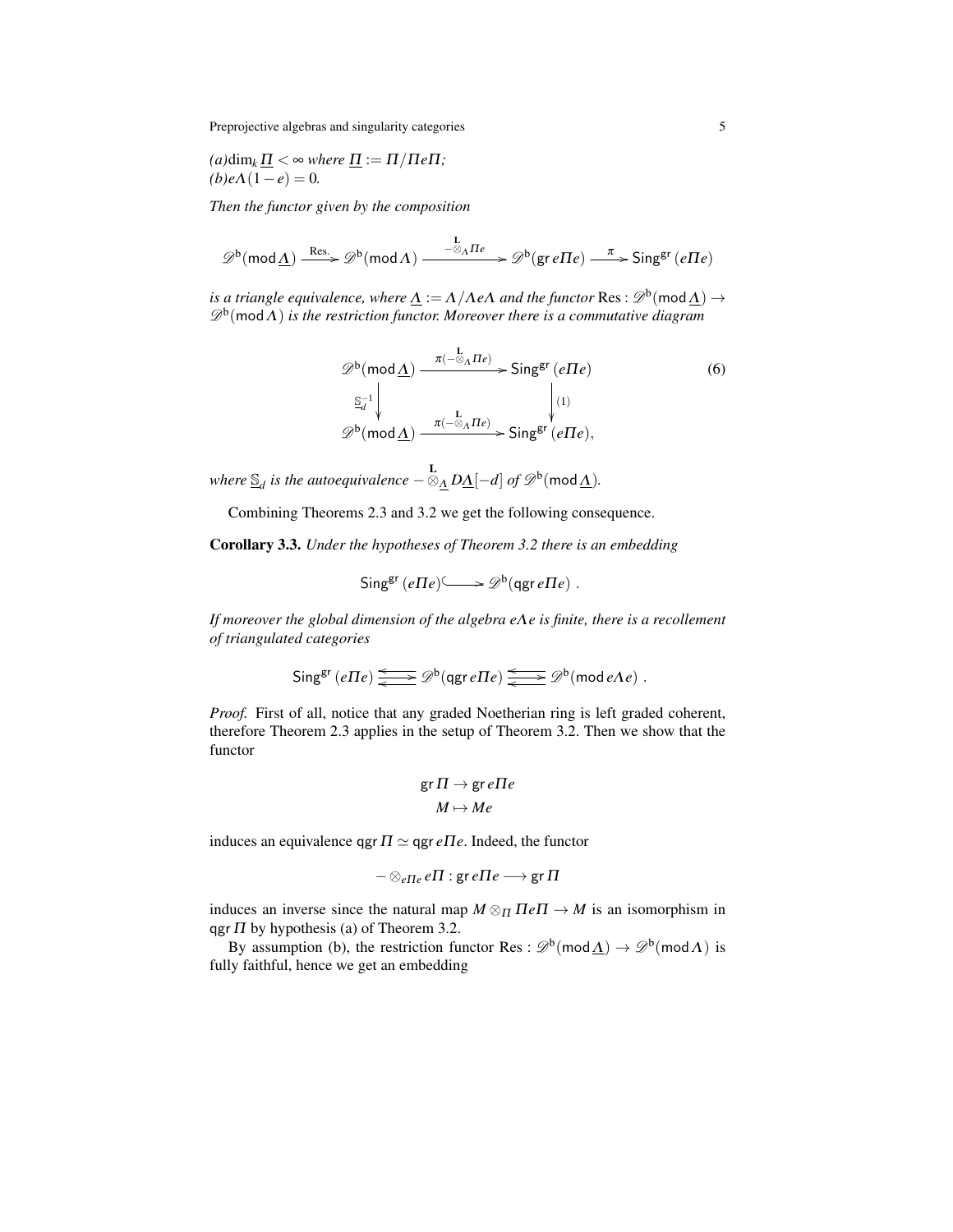$$
\mathsf{Sing}^{\mathsf{gr}}(e \Pi e) \longrightarrow \mathscr{D}^b(\mathsf{qgr}\, e \Pi e) .
$$

Finally, we have  $e\Lambda \simeq e\Lambda e \oplus e\Lambda (1-e) \simeq e\Lambda e$  as left  $e\Lambda e$ -module, so we have  $Λe ⊗<sub>eΛe</sub> eΛ ≈ Λe ⊗<sub>eΛe</sub> eΛ ≈ ΛeΛ.$  Therefore by Lemma 3.4 of [2], if the global dimension of *e*Λ*e* is finite there is a recollement

$$
\mathscr{D}^b(\operatorname{mod} A/\Lambda eA)\xrightarrow{\Longleftarrow} \mathscr{D}^b(\operatorname{mod} A)\xrightarrow{\Longleftarrow} \mathscr{D}^b(\operatorname{mod} eAe)\;,
$$

and thus a recollement

$$
\mathsf{Sing}^{\mathsf{gr}}\left(e\Pi e\right) \xrightarrow{\Longleftarrow} \mathscr{D}^{\mathsf{b}}\left(\mathsf{qgr}\,e\Pi e\right) \xrightarrow{\Longleftarrow} \mathscr{D}^{\mathsf{b}}\left(\mathsf{mod}\,e\Lambda e\right).
$$

#### 4 Orlov's orthogonal decomposition

In this section, we recall Orlov's construction of embeddings (1), for graded Gorenstein algebras  $R = k \oplus R_1 \oplus R_2 \oplus \ldots$  with positive Gorenstein parameter. Then we prove the main result of this note which links this construction with the results of [7] and [1].

**Definition 4.1.** A graded Noetherian algebra  $R = k \oplus R_1 \oplus R_2 \oplus \ldots$  is said to be *Gorenstein of parameter* 1 if it has injective dimension  $(d+1)$  as left and right module and if there is an isomorphism

$$
\mathbf{R}\mathrm{Hom}_R(k,R)[d+1] \simeq k(1) \quad \text{in } \mathscr{D}^{\mathrm{b}}(\mathrm{mod}\, R^{\mathrm{op}}).
$$

**Theorem 4.2.** *[9, Thm 2.5] Let*  $R = k \oplus R_1 \oplus R_2 \oplus \ldots$  *be a positively graded algebra, Noetherian and Gorenstein of parameter* 1*. Then for any i*  $\in \mathbb{Z}$  *there exists a fully faithful functor*

$$
\Phi_i: \mathsf{Sing}^{\mathsf{gr}}(R) \longrightarrow \mathscr{D}^{\mathsf{b}}(\mathsf{qgr} R)
$$

*and a semi-orthogonal decomposition*

$$
\mathscr{D}^{\rm b}(\operatorname{qgr} R)=\langle \operatorname{\mathbf{q}} R(-i), \operatorname{\Phi}_i(\operatorname{Sing}^{\operatorname{gr}}(R))\rangle.
$$

The aim of this section is to prove that the recollement produced in Corollary 3.3 is actually induced by one of the semi-orthogonal decomposition above.

Theorem 4.3. *Let* Λ *be a d-representation infinite algebra such that its preprojective algebra* Π *is Noetherian. Assume that there exists an idempotent e such that*

 $(a)$ dim<sub>k</sub>  $\Pi < \infty$ *, where*  $\Pi := \Pi / \Pi e \Pi$ ;  $(b)eA(1-e) = 0;$  $(c)$ *e* $\Lambda e \simeq k$ .

*Then the graded algebra R* := *e*Π*e satisfies the hypothesis of Theorem 4.2 and we have a commutative diagram*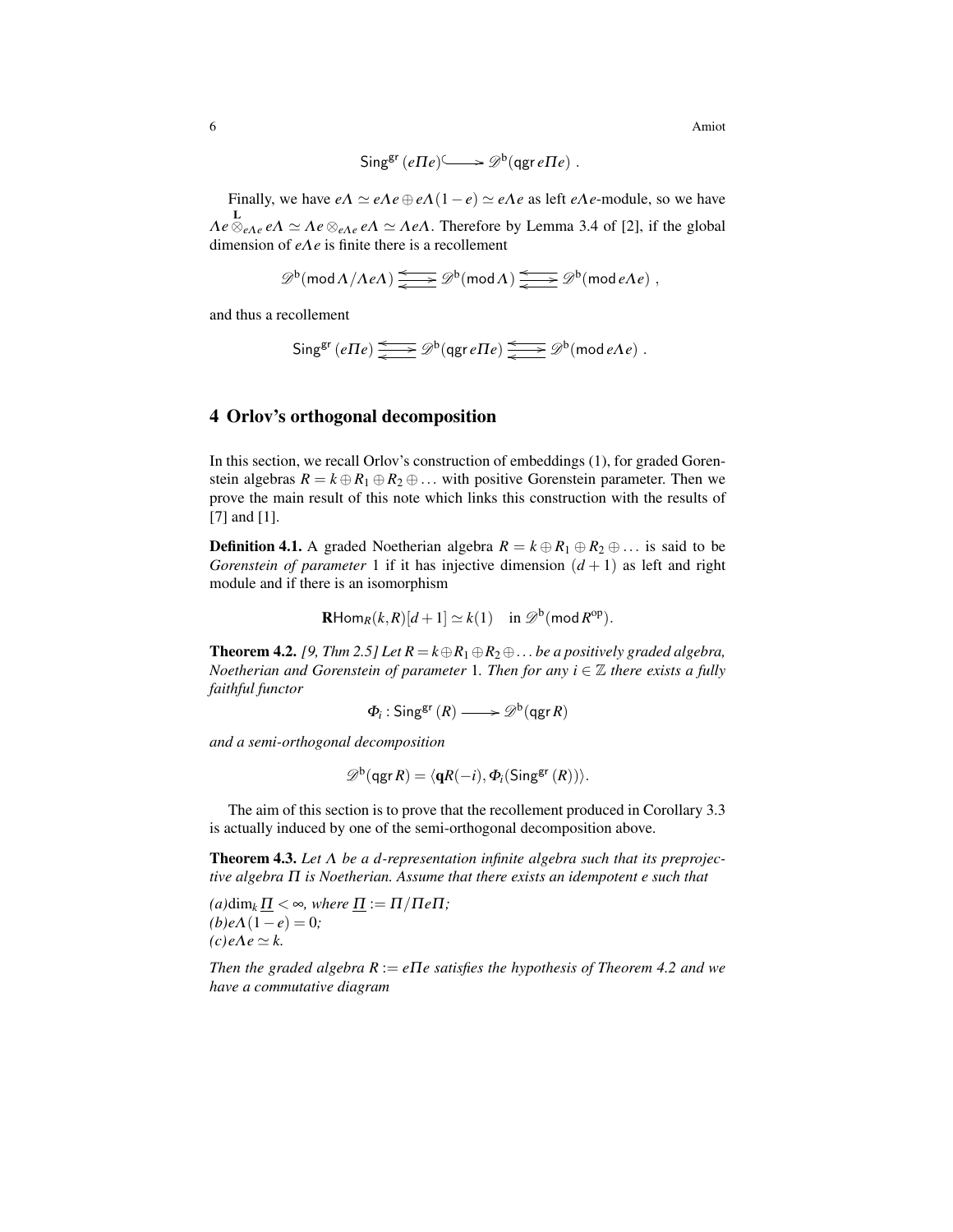Preprojective algebras and singularity categories 7

$$
\mathscr{D}^{b}(\text{mod }\underline{\Lambda}) \xrightarrow{\text{Res}} \mathscr{D}^{b}(\text{mod }\Lambda) \tag{7}
$$
  

$$
\pi(-\overline{\otimes}_{\Lambda} \Pi_{e}) \downarrow \qquad \qquad \downarrow \qquad \qquad \downarrow \qquad \qquad \downarrow \qquad \qquad \downarrow \qquad \qquad \downarrow \qquad \qquad \downarrow \qquad \downarrow \qquad \downarrow \qquad \downarrow \qquad \downarrow \qquad \downarrow \qquad \downarrow \qquad \downarrow \qquad \downarrow \qquad \downarrow \qquad \downarrow \qquad \downarrow \qquad \downarrow \qquad \downarrow \qquad \downarrow \qquad \downarrow \qquad \downarrow \qquad \downarrow \qquad \downarrow \qquad \downarrow \qquad \downarrow \qquad \downarrow \qquad \downarrow \qquad \downarrow \qquad \downarrow \qquad \downarrow \qquad \downarrow \qquad \downarrow \qquad \downarrow \qquad \downarrow \qquad \downarrow \qquad \downarrow \qquad \downarrow \qquad \downarrow \qquad \downarrow \qquad \downarrow \qquad \downarrow \qquad \downarrow \qquad \downarrow \qquad \downarrow \qquad \downarrow \qquad \downarrow \qquad \downarrow \qquad \downarrow \qquad \downarrow \qquad \downarrow \qquad \downarrow \qquad \downarrow \qquad \downarrow \qquad \downarrow \qquad \downarrow \qquad \downarrow \qquad \downarrow \qquad \downarrow \qquad \downarrow \qquad \downarrow \qquad \downarrow \qquad \downarrow \qquad \downarrow \qquad \downarrow \qquad \downarrow \qquad \downarrow \qquad \downarrow \qquad \downarrow \qquad \downarrow \qquad \downarrow \qquad \downarrow \qquad \downarrow \qquad \downarrow \qquad \downarrow \qquad \downarrow \qquad \downarrow \qquad \downarrow \qquad \downarrow \qquad \downarrow \qquad \downarrow \qquad \downarrow \qquad \downarrow \qquad \downarrow \qquad \downarrow \qquad \downarrow \qquad \downarrow \qquad \downarrow \qquad \downarrow \qquad \downarrow \qquad \downarrow \qquad \downarrow \qquad \downarrow \qquad \downarrow \qquad \downarrow \qquad \downarrow \qquad \downarrow \qquad \downarrow \qquad \downarrow \qquad \downarrow \qquad \downarrow \qquad \downarrow \qquad \downarrow \qquad \downarrow \qquad \downarrow \qquad \downarrow \qquad \downarrow \qquad \downarrow \qquad \downarrow \qquad \downarrow \qquad \downarrow
$$

*Proof.* The algebra *R* is Noetherian since for any right (resp. left) ideal *I* of *R*, *I*Π (resp.  $\Pi I$ ) is a right (resp. left) ideal of  $\Pi$ . Moreover if  $I_1 \subset \ldots \subset I_\ell$  is a strictly ascending chain of ideals in *R*, then so are  $I_1 \Pi \subset \ldots \subset I_\ell \Pi$  and  $\Pi I_1 \subset \ldots \subset \Pi I_\ell$ . Hence the noetherianity of Π implies the noetherianity of *R*.

We have  $R_0 = e \Pi_0 e = e \Lambda e = k$ .

Now we prove that *R* is Gorenstein of parameter 1. By Remark 2.4, the algebra  $\Pi$  is bimodule  $(d+1)$ -Calabi-Yau of Gorenstein parameter 1. Then by [1, Remark 2.7], we deduce an isomorphism

$$
\mathbf{R}\mathrm{Hom}_{R^e}(R,R^e)[d+1] \simeq R(1) \quad \text{in } \mathscr{D}(\mathrm{gr } R^e).
$$

Applying the functor  $-\frac{L}{\otimes_R}R_0 = \frac{L}{\otimes_R}k$  we obtain the following isomorphisms in  $\mathscr{D}(\operatorname{gr} R^{\operatorname{op}} \otimes R_0) = \mathscr{D}(\operatorname{gr} R^{\operatorname{op}})$ :

$$
k(1)[-d-1] \simeq \mathbf{R} \text{Hom}_{R^e}(R, R^e) \overset{\mathbf{L}}{\otimes}_R R_0
$$
  
\simeq \mathbf{R} \text{Hom}\_{R\_0^{\text{op}} \otimes R}(R\_0, R\_0^{\text{op}} \otimes R)   
\simeq \mathbf{R} \text{Hom}\_{R}(k, R).

Therefore we are in the setup of Theorem 4.2. In order to check that the diagram (7) is commutative, we have to recall the construction of the functors  $\Phi_i$ . We use the same notation as in [9] that we recall here for the convenience of the reader.

For  $i \in \mathbb{Z}$  we denote by  $gr_{\geq i}R$  the full subcategory of  $gr R$  which consists of all modules  $M \in \text{gr } R$  such that  $M_p = 0$  when  $p < i$ . We denote by  $\mathscr P$  the category  $\mathscr{D}^b$ (gr proj R), and by  $\mathscr{P}_{\geq i}$  the full subcategory of  $\mathscr{P}$  generated by the free modules *R*(*p*) with  $p \ge -i$ .

Orlov proves the existence of the following semi-orthogonal decompositions (Lemmas 2.3 and 2.4 in [9])

$$
\mathscr{D}^b(\mathsf{gr}\,R)=\langle \mathscr{D}^b(\mathsf{gr}_{\geq i}R),\mathscr{P}_{\leq i}\rangle,\quad \mathscr{D}^b(\mathsf{gr}_{\geq i}R)=\langle \mathscr{P}_{\geq i},\perp \mathscr{P}_{\geq i}\rangle
$$

and proves the equivalence  $\mathscr{D}(\mathsf{gr}\,R)/\mathscr{P} \simeq \mathscr{D}^{\mathsf{b}}(\mathsf{gr}_{\geq i}R)/\mathscr{P}_{\geq i}$ . Then the functor  $\Phi_i$  is given by the following composition

$$
\mathsf{Sing}^{\mathsf{gr}}(R) = \mathscr{D}(\mathsf{gr}\,R)/\mathscr{P} \xrightarrow{\sim} \mathscr{D}^{\mathsf{b}}(\mathsf{gr}_{\geq i}R)/\mathscr{P}_{\geq i} \simeq {}^{\perp}\mathscr{P}_{\geq i} \xrightarrow{\mathsf{g}} \mathscr{D}^{\mathsf{b}}(\mathsf{gr}\,R) \xrightarrow{\mathsf{q}} \mathscr{D}^{\mathsf{b}}(\mathsf{qgr}\,R) .
$$

More precisely, if  $X \in \mathcal{D}^b(\textsf{gr}\,R)$  then there exists a triangle

$$
Y \longrightarrow X \longrightarrow X_1 \longrightarrow Y[1]
$$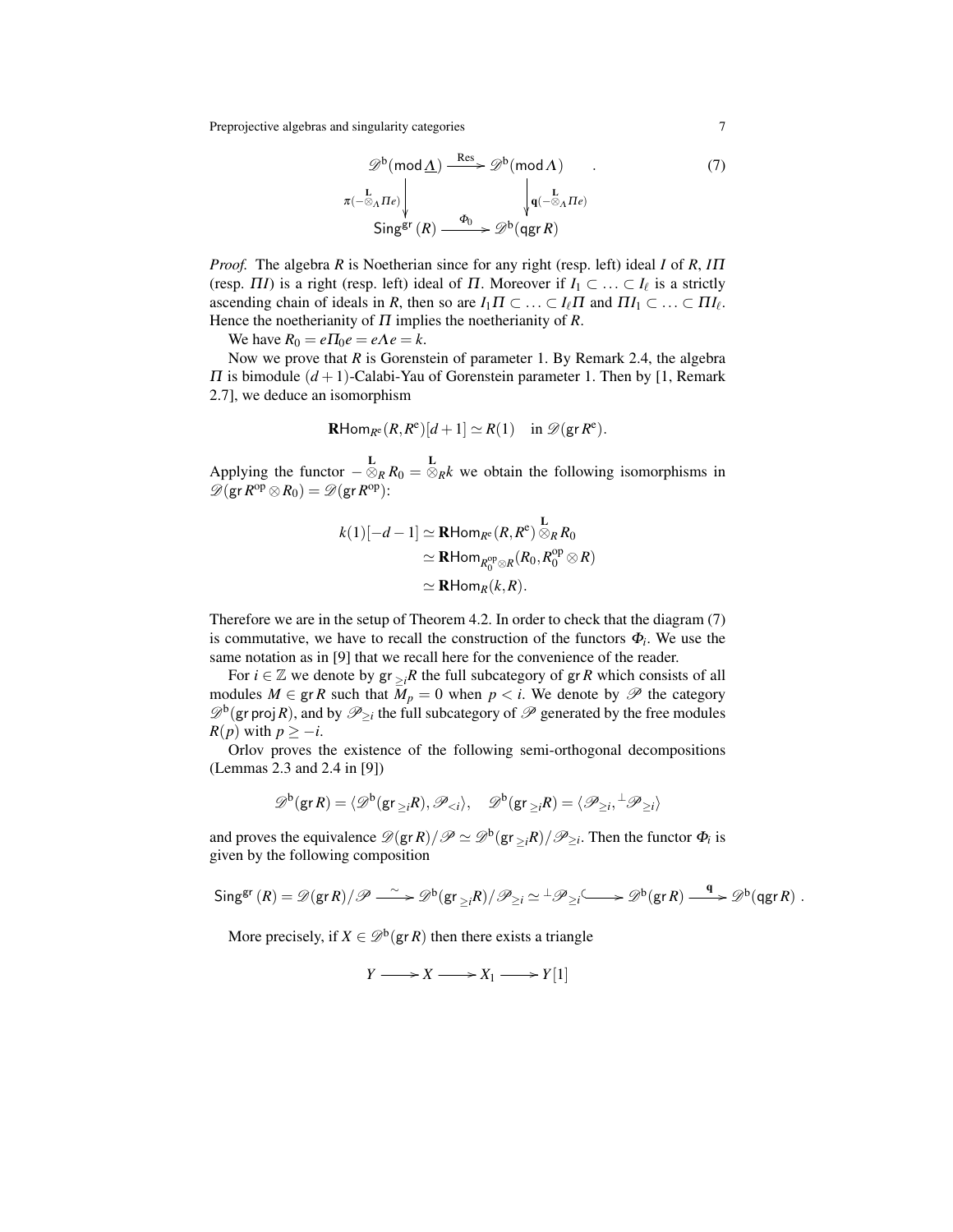in  $\mathscr{D}^b(\text{gr } R)$  with  $Y \in \mathscr{P}_{\leq i}$  and  $X_1 \in \mathscr{D}^b(\text{gr}_{\geq i}R)$ . Since  $\mathscr{P}_{\leq i} \subset \mathscr{P}, X$  and  $X_1$  are isomorphic in the singularity category. Then there exists a triangle

$$
X_2 \longrightarrow X_1 \longrightarrow Z \longrightarrow X_2[1]
$$

where  $Z \in \mathscr{P}_{\geq i}$  and  $X_2 \in {}^{\perp} \mathscr{P}_{\geq i}$ . The objects *X* and  $X_2$  are isomorphic in the singularity category. Then  $\Phi_i(\pi X)$  is defined to be  $q(X_2)$ . In particular if  $X \in \mathcal{P}_{\geq i}$  then  $\Phi_i \circ \pi(X) \simeq \mathbf{q}(X)$ .

Now let  $X \in \mathcal{D}^b(\text{mod } \Lambda / \Lambda e\Lambda)$ . The object  $X \otimes_{\Lambda} \Pi e$  belongs to the thick subcategory of  $\mathcal{D}^b(\mathsf{gr}\,R)$  generated by  $(1-e)\Pi e$ . For  $\ell < 0$ , the space Hom<sub>gr *R*</sub>((1 –  $e$ ) $\Pi e$ ,  $R(\ell)$ ) clearly vanishes since  $\Pi$  hence  $R$  are positively graded. Moreover we have

$$
\begin{aligned} \text{Hom}_{\text{gr }R}((1-e)\Pi e, R) &= \text{Hom}_{\text{gr }R}((1-e)\Pi e, e\Pi e) \\ &\simeq (e\Pi(1-e))_0 \\ &= e\Lambda(1-e) = 0 \quad \text{by assumption (b).} \end{aligned}
$$

This means that  $(1-e)\Pi e$  belongs to the category

$$
{}^{\perp}\mathscr{P}_{\geq 0} = \{ M \in \mathscr{D}^b(\text{gr } R) \mid \text{Hom}_{\mathscr{D}^b(\text{gr } R)}(M, R(\ell)) = 0, \forall \ell \leq 0 \}
$$

and so does  $X \otimes_A \Pi e$ . Therefore  $\Phi_0 \circ \pi(X \otimes_A \Pi e) = \mathbf{q}(X \otimes_A \Pi e)$  and the diagram (7) is commutative.

The functor  $\Phi_0$  does not commute with the degree shift. Using diagrams (5) and (6), we can deduce what is the degree shift action of the category  $\text{Sing}^{\text{gr}}(R)$  inside the category  $\mathscr{D}^b$ (qgr *R*). More precisely we recover the following result.

Corollary 4.4. *[6, Lemma 5.2.1] In the setup of Theorem 4.3, let M be an object in* Singgr (*R*)*. Then we have*

$$
\Phi_0(M(1)) \simeq \operatorname{Cone}(\operatorname{\mathbf{R}Hom}_{\operatorname{\mathbf{qgr}} R}(\mathbf{q}R, \Phi_0(M)(1)) \to \Phi_0(M)(1)).
$$

*Proof.* Using the diagrams (7), (5) and (6), it is enough to understand the action of the functor  $\mathcal{S}_d$  inside the category  $\mathcal{D}^b(\mathsf{mod}\Lambda)$ . We denote by  $\theta$  a projective resolution of the object  $\mathbf{R}\text{Hom}_{\Lambda}(D\Lambda,\Lambda)$  in  $\mathscr{D}^{\rm b}(\text{mod }\Lambda^{\rm e})$ , and by  $\underline{\theta}$  a projective resolution of the object  $\mathbf{R}$ Hom $_{\underline{\Lambda}}(D\underline{\Lambda}, \underline{\Lambda})$  in  $\mathscr{D}^b(\text{mod }\underline{\Lambda}^e)$ . Then for  $N \in \mathscr{D}^b(\text{mod }\underline{\Lambda})$  we have the following isomorphisms in  $\mathscr{D}^b(\text{mod }\Lambda)$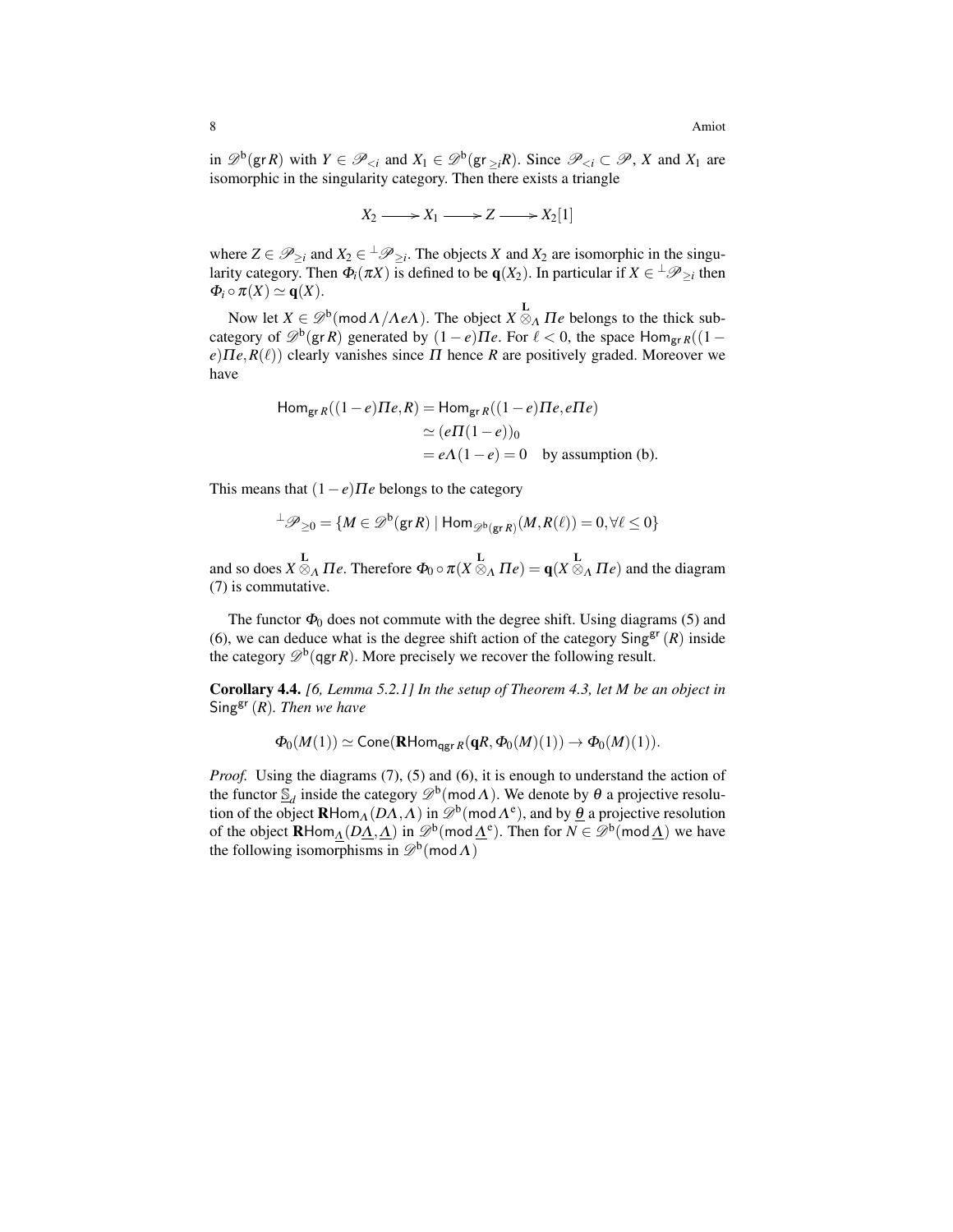Preprojective algebras and singularity categories 9

$$
\begin{aligned}\n&\frac{\mathbb{S}_{d}^{-1}N \simeq N \otimes_{\Delta} \underline{\theta}[d]}{\simeq N \otimes_{\Delta} \Delta \otimes_{\Delta} \theta \otimes_{\Delta} \Delta[d]} & \text{by [1, Lemma 4.2]} \\
&\simeq N \otimes_{\Delta} \underline{\Theta} \otimes_{\Delta} \underline{\Delta}[d] \\
&\simeq \text{Cone}(N \otimes_{\Delta} \theta \otimes_{\Delta} \Lambda e\Lambda \to N \otimes_{\Delta} \theta)[d] & \text{induced by the inclusion } \Lambda e\Lambda \to \Lambda \\
&\simeq \text{Cone}(\mathbb{S}_{d}^{-1}N \otimes_{\Delta} \Lambda e\Lambda \to \mathbb{S}_{d}^{-1}N) \\
&\simeq \text{Cone}(\mathbf{R} \text{Hom}_{\Lambda}(e\Lambda, \mathbb{S}_{d}^{-1}N) \otimes_{k} e\Lambda \to \mathbb{S}_{d}^{-1}N)\n\end{aligned}
$$

Now, we can translate this isomorphism using the commutative diagrams (7), (5) and (6). And we obtain for any  $M \in Sing^{\text{gr}}(R)$ 

$$
\begin{array}{ll}\Phi_0(M(1))\simeq{\rm Cone}({\bf R}{\rm Hom}_{{\rm qgr}\,R}({\bf q}(eA\overset{\bf L}{\otimes}_A\Pi e),\Phi_0(M)(1))\otimes_k {\bf q}(eA\overset{\bf L}{\otimes}_A\Pi e)\rightarrow\Phi_0(M)(1))\\ \simeq{\rm Cone}({\bf R}{\rm Hom}_{{\rm qgr}\,R}({\bf q}R,\Phi_0(M)(1))\otimes_k{\bf q}R\rightarrow\Phi_0(M)(1)).\end{array}
$$

Using the previous description, it is also possible to describe for any  $i \in \mathbb{Z}$  the functors  $\Phi_i$  defined by Orlov in terms of the categories  $\mathscr{D}^{\rm b}(\bmod\Lambda)$  and  $\mathscr{D}^{\rm b}(\bmod\Lambda)$ .

**Corollary 4.5.** *Under hypothesis and notations of Theorem 4.3, for any i*  $\in \mathbb{Z}$  *there is a commutative diagram*

$$
\mathscr{D}^{b}(\text{mod}\,\underline{\Lambda}) \xrightarrow{\mathbb{S}_{d}^{-i} \circ \text{Res} \circ \underline{\mathbb{S}}_{d}^{i}} \mathscr{D}^{b}(\text{mod}\,\Lambda)
$$
\n
$$
\pi(-\overline{\mathbb{S}}_{\Lambda}\Pi_{e}) \Big|_{\Psi} \xrightarrow{\mathbf{L}} \mathbb{S}^{\mathbf{L}}(\mathbb{R}) \xrightarrow{\Phi_{i}} \mathscr{D}^{b}(\text{qgr}\,\mathbb{R})
$$

*Proof.* Using the commutativity of the diagrams (7), (5) and (6), it is enough to check that for any  $M \in Sing^{gr}(R)$  we have  $\Phi_i(M) \simeq \Phi_0(M(-i))(i)$ . Indeed one immediately checks that if  $N \in {}^{\perp} \mathscr{P}_{\geq i}$ , then  $N(-i) \in {}^{\perp} \mathscr{P}_{\geq 0}$ , so

$$
\Phi_0(\pi N(-i))(i) = \mathbf{q}(N(-i))(i) = \mathbf{q}(N) = \Phi_i(\pi N).
$$

## 5 Examples

In this section,  $d \geq 1$  is an integer and we denote by *S* the polynomial algebra  $S =$  $k[X_0, \ldots, X_d].$ 

Let  $\Lambda$  be the  $d$ -Beilinson algebra, that is the algebra presented by the quiver

| $x_0$ and $x_0$ and $x_0$ and $x_0$ and $x_0$ and $x_0$ and $x_0$ and $x_0$ and $x_0$ and $x_0$ and $x_0$ and $x_0$ and $x_0$ and $x_0$ and $x_0$ and $x_0$ and $x_0$ and $x_0$ and $x_0$ and $x_0$ and $x_0$ and $x_0$ and<br>$0 \longrightarrow x_{1,0} \longrightarrow 1 \longrightarrow x_{1,1} \longrightarrow 2 \longrightarrow 2 \longrightarrow x_{1,0} \longrightarrow d-1 \longrightarrow x_{1,d-1} \longrightarrow d$ |  | $\longrightarrow x_0$ $d-1 \longrightarrow$   |  |
|----------------------------------------------------------------------------------------------------------------------------------------------------------------------------------------------------------------------------------------------------------------------------------------------------------------------------------------------------------------------------------------------------------------------------------|--|-----------------------------------------------|--|
| $X_{d,0} \longrightarrow X_{d,1} \longrightarrow X_{d,1} \longrightarrow X_{d,1}$                                                                                                                                                                                                                                                                                                                                                |  | $\longrightarrow$ $X_{d,d-1} \longrightarrow$ |  |

with relations  $x_{i,\ell+1}x_{j,\ell} - x_{j,\ell+1}x_{i,\ell} = 0$  for  $\ell = 0, \ldots, d-2$  and  $i, j = 0, \ldots, d$ . This algebra is a *d*-representation infinite algebra (cf Example 2.15 of [5]).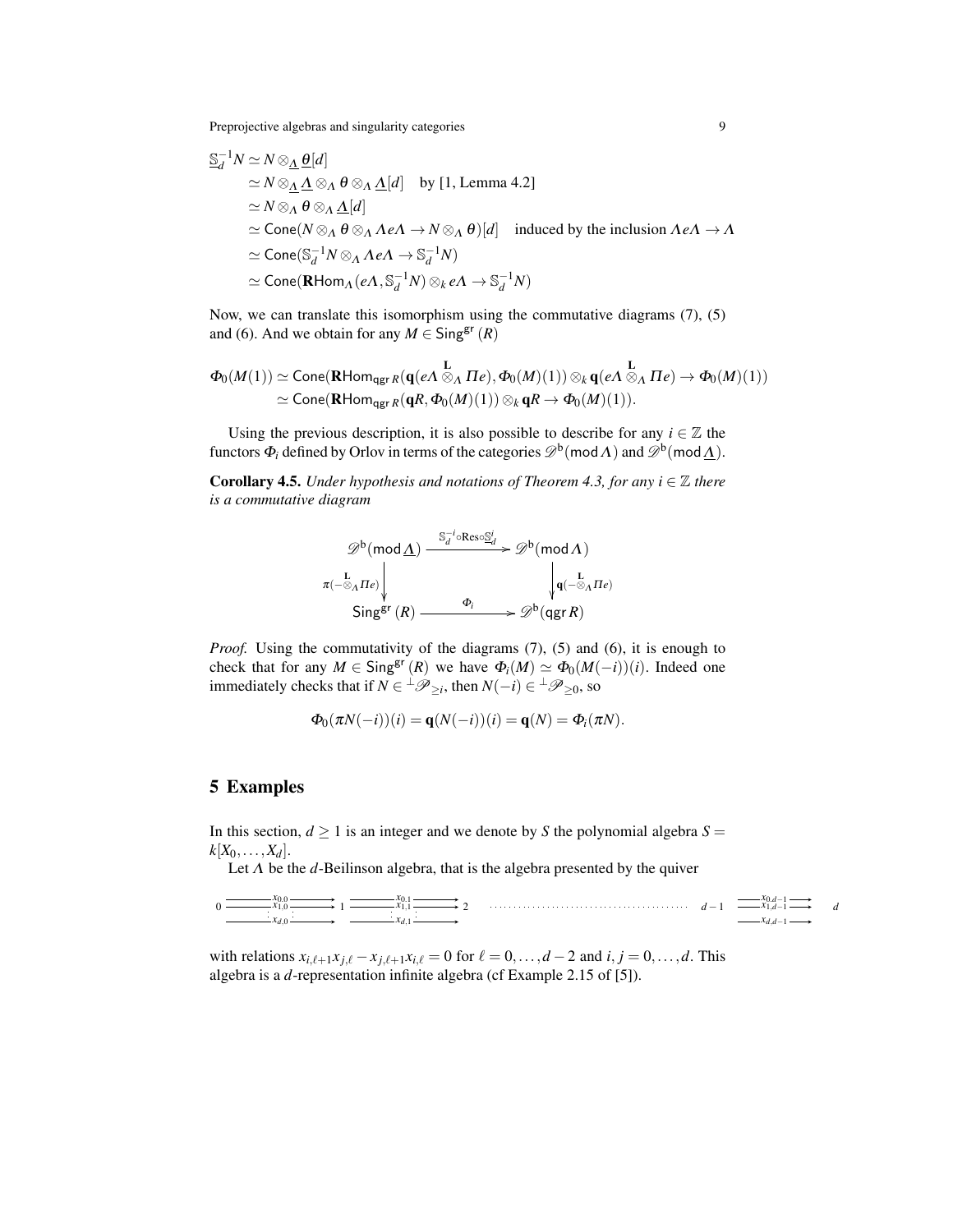Its associated preprojective algebra is the graded algebra  $\Pi$  given by the graded quiver



where  $deg(x_{i,d}) = 1$  for any *i* and  $deg(x_{i,\ell}) = 0$  for any *i* and  $\ell \leq d - 1$  and with relations  $x_{i,\ell+1}x_{i,\ell} - x_{i,\ell+1}x_{i,\ell} = 0$  for  $i, j, \ell \in \mathbb{Z}/(d+1)\mathbb{Z}$ .

Let *e* be the idempotent associated with the vertex 0. The algebra  $\underline{\Pi} = \Pi / \Pi e \Pi$ is presented by an acyclic quiver, so it is finite-dimensional. We also clearly have  $e\Lambda(1-e) = 0$  and  $e\Lambda e = k$ . So we are in the setup of Theorem 4.3.

One easily checks that the algebra *e*Π*e* is isomorphic to the subalgebra of *S* generated by the monomials of the form  $\prod_{i=0}^{d} X_i^{\alpha_i}$  where  $\sum_{i=0} \alpha_i = d+1$ . Moreover, using the fact that  $\deg(x_{i_0,0}x_{i_1,1} \ldots x_{i_d,d}) = 1$  in  $\Pi$  for any  $i_0,\ldots,i_d$ , we deduce that *e IIe* is isomorphic as graded ring to the  $(d+1)$ -Veronese algebra  $S^{(d+1)}$ .

Therefore one has a triangle equivalence

$$
\mathscr{D}^b(\text{mod}\,\Lambda) \simeq \mathscr{D}^b(\text{qgr}\,S^{(d+1)}). \tag{8}
$$

By Serre's theorem, [10] one has  $qgr R \simeq \text{coh}(Proj R)$  if *R* is generated in degree 1 and  $R_0 \simeq k$ . So we have equivalences qgr  $S^{(d+1)} \simeq \text{coh}(\text{Proj} S^{(d+1)}) \simeq \text{coh}(\text{Proj} S) \simeq$  $\text{coh} \mathbb{P}^d$ . Therefore the equivalence (8) can be written

$$
\mathscr{D}^b(\operatorname{mod} \Lambda) \simeq \mathscr{D}^b(\operatorname{coh} \mathbb{P}^d)
$$

and we recover the triangle equivalence due to Beilinson [3]. The algebra  $\underline{\Lambda} = \Lambda / \Lambda e \Lambda$  is presented by the quiver

 $\overrightarrow{x_0}$ ,  $\overrightarrow{x_1}$ ,  $\overrightarrow{x_2}$   $\overrightarrow{x_3}$   $\overrightarrow{x_4}$   $\overrightarrow{x_5}$   $\overrightarrow{x_6}$   $\overrightarrow{x_7}$ 

$$
x_{d,1} \xrightarrow{\qquad} x_{d,d-1} \xrightarrow{\qquad} x_{d,d-1}
$$

with relations  $x_{i,\ell+1}x_{i,\ell} - x_{i,\ell+1}x_{i,\ell} = 0$ . By Theorem 3.2 there is a triangle equivalence

$$
\mathsf{Sing}^{\mathsf{gr}}\,(S^{(d+1)}) \simeq \mathscr{D}^{\mathrm{b}}(\mathsf{mod}\,\underline{\Lambda})
$$

and we deduce a recollement

$$
\operatorname{Sing}^{\operatorname{gr}}\left(S^{(d+1)}\right) \xrightarrow{\Longleftarrow} \mathscr{D}^{\operatorname{b}}(\operatorname{coh}\mathbb{P}^d) \xrightarrow{\Longleftarrow} \mathscr{D}^{\operatorname{b}}(\operatorname{mod} k)\ .
$$

Note that for  $d = 1$ , one easily checks that the graded algebra  $S^{(2)}$  is isomorphic to the graded algebra  $k[U, V, W]/(UW - V^2)$  where  $deg(U) = deg(V) = deg(W) = 1$ .